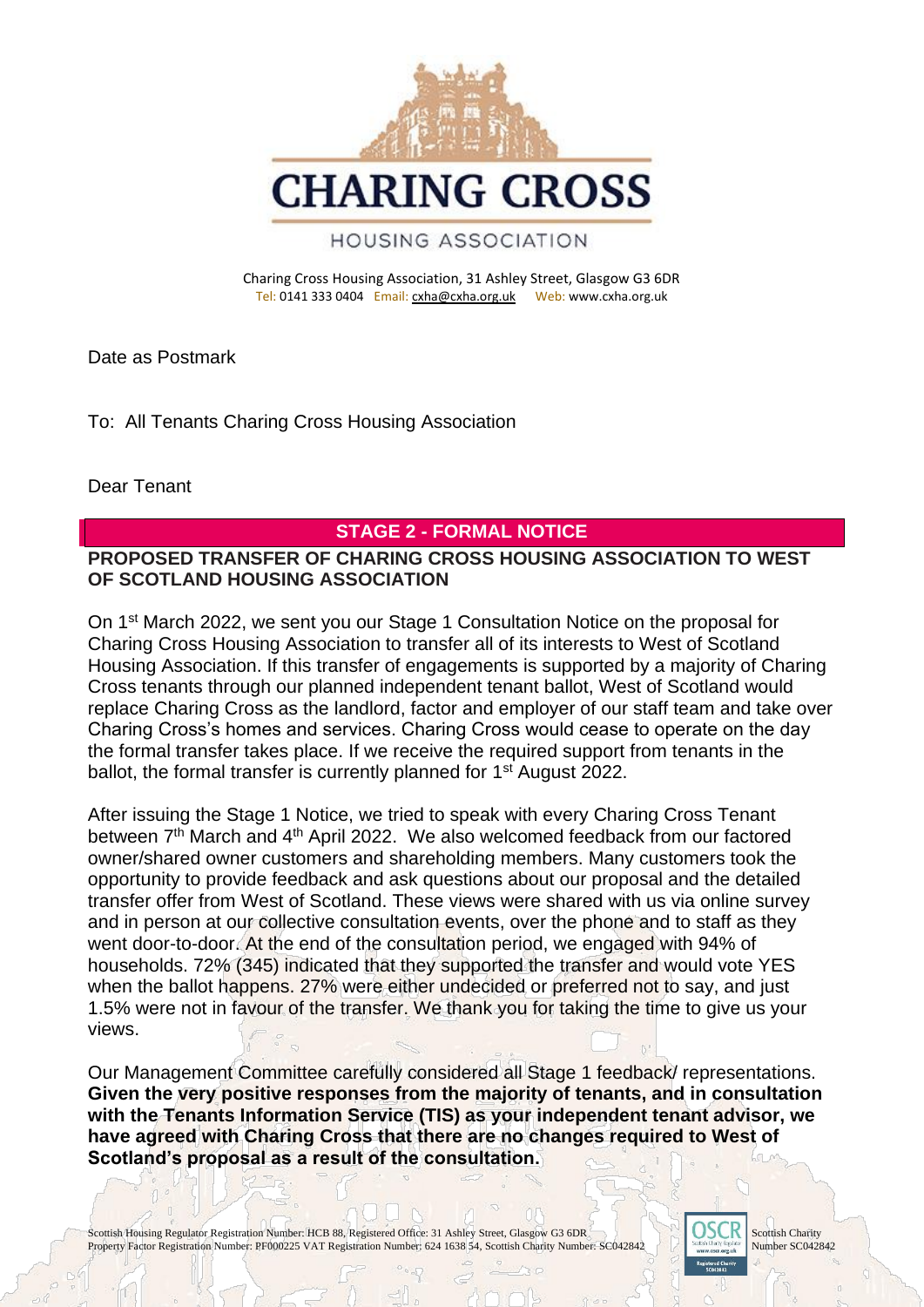

Charing Cross Housing Association, 31 Ashley Street, Glasgow G3 6DR Tel: 0141 333 0404 Email: [cxha@cxha.org.uk](mailto:cxha@cxha.org.uk) Web: www.cxha.org.uk

 $\mathfrak{p}$ 

**The next stage is to seek the approval of tenants to the transfer by conducting the independent tenant ballot that will be run by Civica Election Services.** 

The next contact you will then receive will be directly from Civica Election Services who will send every tenant (including joint tenants) a ballot paper, with simple instructions on how to cast your vote. This will be accompanied by a covering letter from us just so that you are confident that this is authentic.

The ballot will ask just one question on whether you want the transfer to proceed with a YES or NO option for you to cast your vote. The ballot will commence on **Friday 6 May 2022 (to avoid the local Council elections) and close at 5pm on Monday 6 June 2022.**  For the transfer to happen, the ballot result **must** demonstrate that a majority of tenants voting, voted in favour of the transfer.

Once the ballot closes, the result will be reported to our Management Committee, to West of Scotland's Board and to the Scottish Housing Regulator as required by statutory guidance. We will then quickly communicate the result to you, our other customers, shareholding members and other key stakeholders. If we received the mandate from tenants to the transfer through a YES vote, we will then be required to call two Special General Meetings (SGMs) of Charing Cross shareholding members. Members will be invited at the first SGM to approve a special transfer resolution, and then to confirm this at a second meeting. We hope to hold these two meetings over June/July 2022. As noted, subject to the support of tenants and then shareholders, our target date for the transfer to take place is 1 August 2022.

The Management Committee remains firmly of the view that the transfer plans to West of Scotland and the package of transfer promises we have secured from them will deliver the best future for our current and future tenants. Our staff team support the transfer and know that their jobs will be safe with more opportunities for them as part of West of Scotland. **However, only tenants can make this change happen. Your vote really does count, so when you receive your ballot paper, please take the time to cast your vote and vote YES.** 

Once the ballot opens, our local staff, along with West of Scotland colleagues will again be out in the area and around the doors to encourage voting and to provide any practical help to cast your vote. If you have any questions at all, please phone 0141 333 0404 or email

Scottish Housing Regulator Registration Number: HCB 88, Registered Office: 31 Ashley Street, Glasgow G3 6DR Scottish Charity Number: SCO42842 Scottish Charity Number: SCO42842 Property Factor Registration Number: PF000225 VAT Registration Number: 624 1638 54, Scottish Charity Number: SC042842